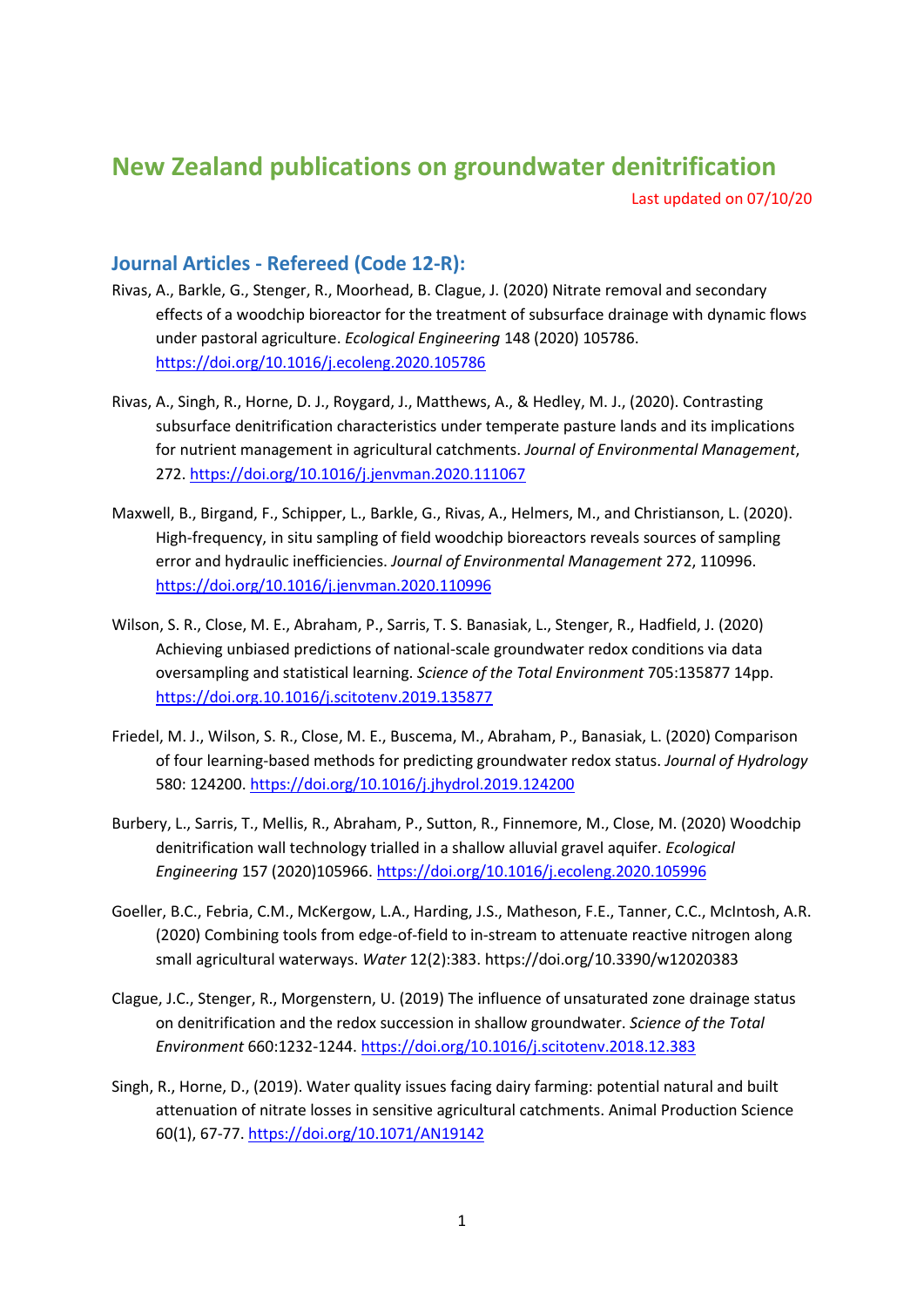- Rissmann CWF, Pearson LK, Beyer M, Couldrey, MA, Lindsay JL, Martin AP, Baisden WT, Clough TJ, Horton TW, Webster-Brown, JG (2019) A hydrochemically guided landscape classification system for modelling spatial variation in multiple water quality indices: Process-attribute mapping. *Science of the Total Environment* 672:815-833. <https://doi.org/10.1016/j.scitotenv.2019.03.492>
- Sarris, T.S., Scott, D.M., Close, M.E., Humphries, B., Moore, C., Burbery, L.F., Rajanayaka, C., Barkle, G., Hadfield, J. (2019) The effects of denitrification parameterization and potential benefits of spatially targeted regulation for the reduction of N-discharges from agriculture. *Journal of Environmental Management* 247:299-312. https://doi.org/10.1016/j.jenvman.2019.06.074
- Goeller, B.C., Burbery, L.F., Febria, C.M., Collins, K.E., Burrows, N.J., Simon, K.S., Harding, J.S., McIntosh, A.R. (2019) Capacity for bioreactors and riparian rehabilitation to enhance nitrate attenuation in agricultural streams. *Ecological Engineering* 134:65-77. <https://doi.org/10.1016/j.ecoleng.2019.03.014>
- Sarris, T.S., Close, M.E., Moore, C. (2019) Uncertainty assessment of nitrate reduction in heterogeneous aquifers under uncertain redox conditions. *Stochastic Environmental Research and Risk Assessment* 33:1609-1627. <https://doi.org/10.1007/s00477-019-01715-w>
- Burbery, L. (2018) Nitrate reactivity in groundwater: A brief review of the science, practical methods of assessment, and collation of results from New Zealand field investigations. *Journal of Hydrology (NZ)* 57 (2):51-79.
- Sarris, T. S., and L. F. Burbery, (2018). Stochastic multi-objective performance optimization of an instream woodchip denitrifying bioreactor, Ecological Engineering 124: 38-50. DOI 10.1016/j.ecoleng.2018.09.006.
- Stenger, R., Clague, J.C., Morgenstern, U., Clough, T.J. (2018) Vertical stratification of redox conditions, denitrification and recharge in shallow groundwater on a volcanic hillslope containing relict organic matter. *Science of the Total Environment* 639: 1205-1219. <https://doi.org/10.1016/j.scitotenv.2018.05.122>
- Elwan, A., Singh, R., Patterson, M., Roygard, J., Horne, D., Clothier, B. and Jones, G., (2018). Influence of sampling frequency and load calculation methods on quantification of annual river nutrient and suspended solids loads. Environmental Monitoring and Assessment 190:78. <https://doi.org/10.1007/s10661-017-6444-y>
- Woodward, S. J. R., Wöhling, Th., Rode, M., Stenger, R. (2017) Predicting nitrate discharge dynamics in mesoscale catchments using the lumped StreamGEM model and Bayesian parameter inference. *Journal of Hydrology* 552: 684-703. <https://doi.org/10.1016/j.jhydrol.2017.07.021>
- Wilson, S.R., Close, M.E., Abraham, P. (2017). Applying Linear Discriminant Analysis to predict groundwater redox conditions conducive to denitrification. *Journal of Hydrology* 556: 611-624. <https://doi.org/10.1016/j.jhydrol.2017.11.045>
- Rivas, A., Singh, R., Horne, D., Roygard, J., Matthews, A., Hedley, M.J. (2017) Denitrification potential in the subsurface environment in the Manawatu River catchment, New Zealand: indications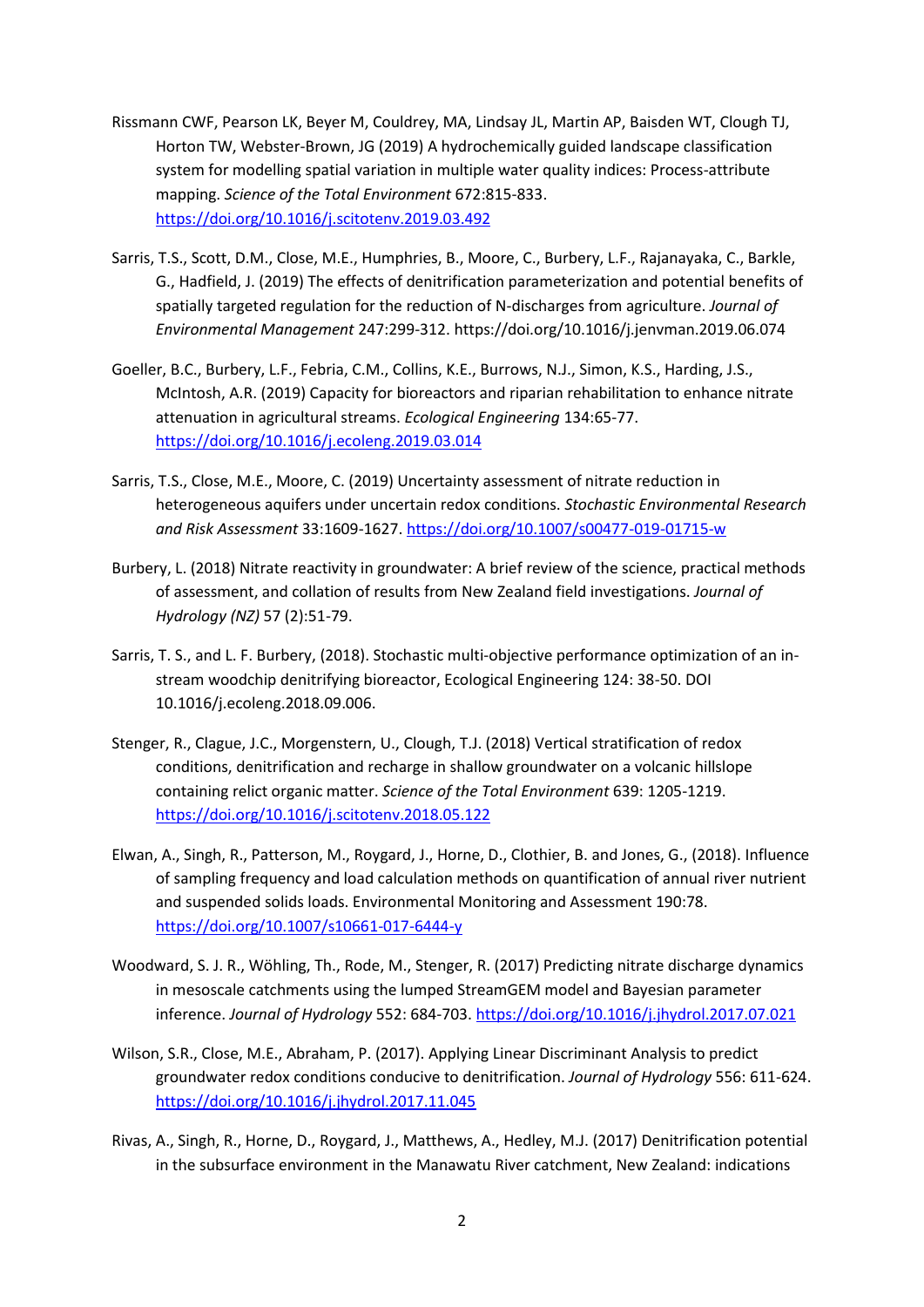from oxidation-reduction conditions, hydrogeological factors, and implications for nutrient management. *Journal of Environmental Management* 197: 476–489. [https://doi.org/10.1016/j.jenvman.2017.04.015.](https://doi.org/10.1016/j.jenvman.2017.04.015)

- Collins, S., Singh, R., Rivas, A., Palmer, A., Horne, D., Manderson, A., Roygard, J., Matthews, A. (2017) Transport and potential attenuation of nitrogen in shallow groundwaters in the lower Rangitikei catchment , New Zealand. *Journal of Contaminant Hydrology* 206: 55–66. https://doi.org/10.1016/j.jconhyd.2017.10.002.
- Close, M.E., Abraham, P., Humphries, B., Lilburne, L., Cuthill, T., Wilson, S. (2016) Predicting groundwater redox status on a regional scale using linear discriminant analysis. *Journal of Contaminant Hydrology* 191: 19-32. [DOI:10.1016/j.jconhyd.2016.04.006](http://dx.doi.org/10.1016/j.jconhyd.2016.04.006)
- Goeller, B.C., Febria, C.M., Harding, J.S., McIntosh, A.R. (2016) Thinking beyond the bioreactor box: incorporating stream ecology into edge-of-field nitrate management. *Journal of Environmental Quality* 45:866-872. DOI: 10.2134/jeq2015.06.0325
- Clague, J. C., Stenger, R., Clough, T. J. (2015) Evaluation of the stable isotope signatures of nitrate to detect denitrification in a shallow groundwater system in New Zealand. *Agriculture, Ecosystems and Environment* 202:188-197. DOI: 10.1016/j.agee.2015.01.011
- Clague, J. C., Stenger, R., Clough, T. J. (2015) Denitrification in the shallow groundwater system of a lowland catchment: A laboratory study. *Catena* 131:109-118. DOI:10.1016/j.catena.2015.03.012
- Barkle, G.F., Stenger, R., Wöhling, T. (2014) Fate of urine nitrogen through a volcanic vadose zone. *Soil Research* 52 (7):658-670.
- Peterson, M.E., Curtin, D., Thomas, S., Clough, T.J., Meenken, E.D., 2013. Denitrification in vadose zone material amended with dissolved organic matter from topsoil and subsoil. *Soil Biology & Biochemistry* 61, 96–104. doi:10.1016/j.soilbio.2013.02.010
- Clague, J. C., Stenger, R., Clough, T. J. (2013) The impact of relict organic materials on the denitrification capacity in the unsaturated-saturated zone continuum of three volcanic profiles. *Journal of Environmental Quality* 42:145-154. DOI:10.2134jeq2012.0239.
- Woodward, S. J. R., Stenger, R., Bidwell, V. J. (2013) Dynamic analysis of stream flow and water chemistry to infer subsurface water and nitrate fluxes in a lowland dairying catchment. *Journal of Hydrology* 505:299-311.
- Burbery, L.F.; Flintoft, M.; Close, M.E. (2013) Application of the re-circulating tracer well test method to determine nitrate reaction rates in shallow unconfined aquifers. *Journal of Contaminant Hydrology* 145C:1-9. DOI:10.1016/j.jconhyd.2012.11.006
- Thomas, S., Dann, R., Close, M. (2012) Nitrous oxide dynamics in a deep soil-alluvial gravel vadose zone following nitrate leaching. *Soil Science Society of America Journal* 76: 1333–1346. <https://doi.org/10.2136/sssaj2011.0349>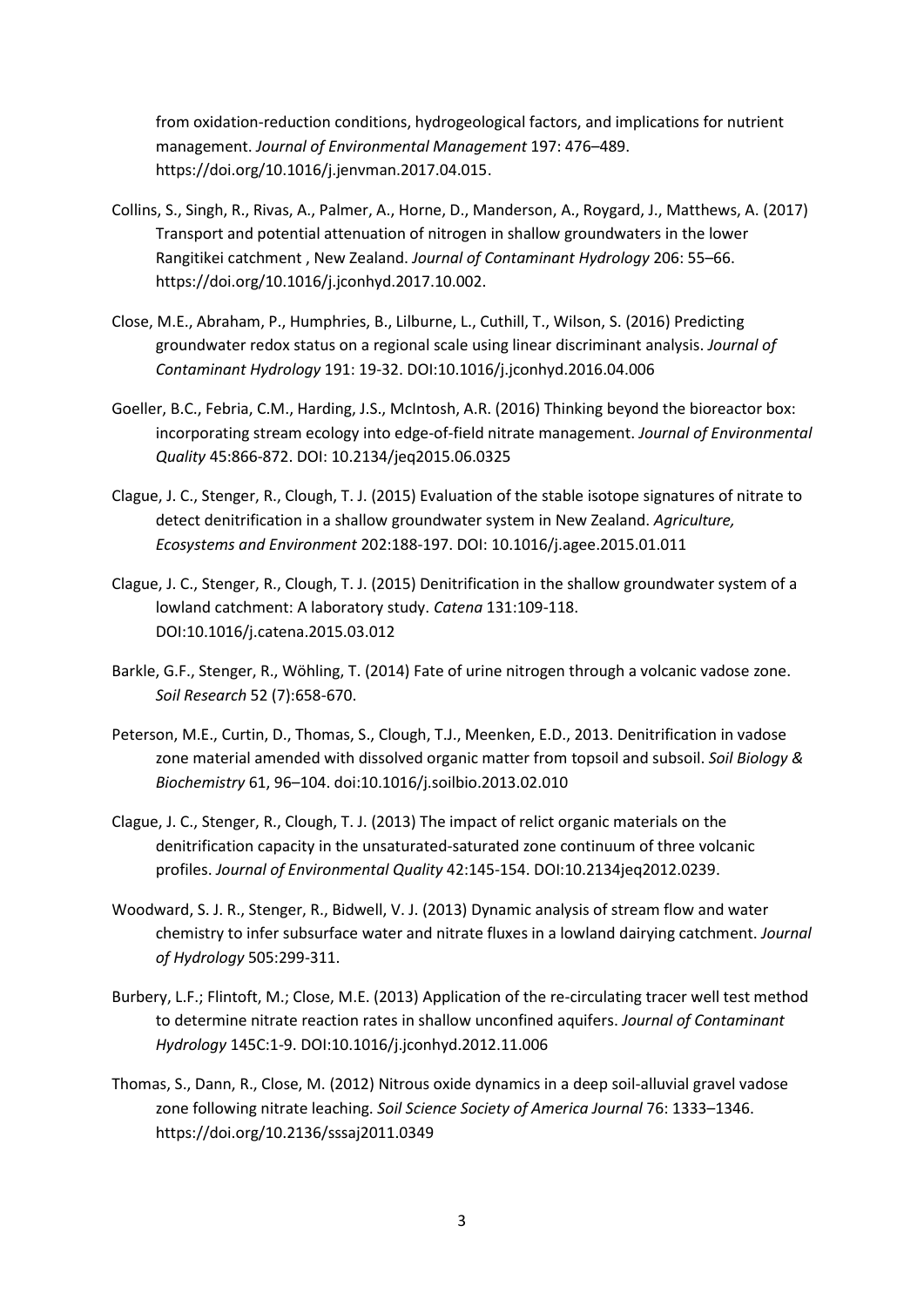- Burbery, L.F. and Wang, F. (2010) A Re-Circulating Tracer Well-Test Method for Measuring Reaction Rates in Fast-Flowing Aquifers: Conceptual and Mathematical Model. *Journal of Hydrology* 382: 163-173.
- Barkle, G.F., Schipper, L.A., Burgess, C.P., Painter, B.D.M. (2008) In situ mixing of organic matter in sand aquifers decreases hydraulic conductivity in denitrification walls. *Ground Water Monitoring and Bioremediation* 28 (1): 57–64. doi:10.1111/j.1745-6592.2007.00185.x.
- Stenger, R., Barkle, G.F., Burgess, C., Wall, A., Clague, J. (2008) Low nitrate contamination of shallow groundwater in spite of intensive dairying: the effect of reducing conditions in the vadose zone – aquifer continuum. *Journal of Hydrology (NZ)* 47(1): 1-24.
- Zaman, M., Nguyen, M.L., Gold, A.J., Groffman, P.M., Kellogg, D.Q., Wilcock, R.J., 2008. Nitrous oxide generation, denitrification, and nitrate removal in a seepage wetland intercepting surface and subsurface flows from a grazed dairy catchment. *Australian Journal of Soil Research* 46, 565– 577. doi:10.1071/SR07217
- Painter, B.D.M., and Milke, M.W. (2007). Comparison of factorial and scenario analysis methods for assessing uncertainty in the design of Permeable Reactive Barriers. *Ground Water Monitoring & Remediation Journal* 27 (3): 102-110.
- Barkle, G., Clough, T., Stenger, R. (2007) Denitrification capacity in the vadose zone at three sites in the Lake Taupo catchment, New Zealand. *Australian Journal of Soil Research* 45:91-99.

## **Conference Proceedings Full Conference Paper – Refereed (Code 5-1-R):**

- Greer, G., Wilson, S. (2015). Groundwater denitrification can we afford to ignore it? Contributed paper prepared for presentation at the 59th Australian Agricultural Resource Economics Society Annual Conference, Rotorua, NZ, February 2015.
- Woodward, S. J. R., Stenger, R., Bidwell, V. J. (2011) Using a simple 2-D steady-state saturated flow and reactive transport model to elucidate denitrification patterns in a hillslope aquifer. *MODSIM 2011 – Proceedings of the International Congress on Modelling and Simulation.* 12- 16 December 2011, Perth, Australia.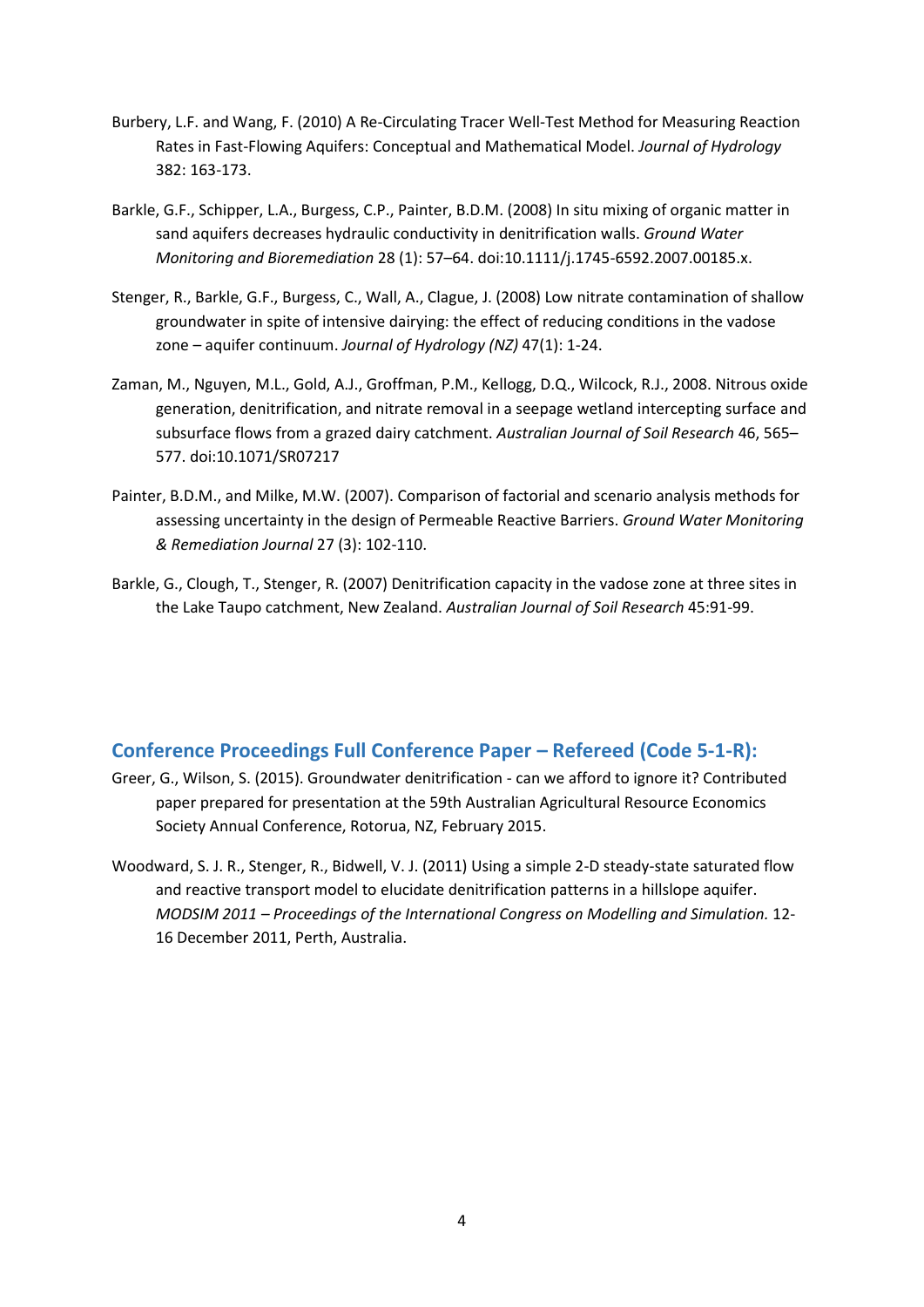## **Conference Proceedings Full Conference Paper – Non Refereed (Code 5-1- NR):**

Note: This selection focusses on easily accessible papers; all FLRC conference proceedings papers are freely available at[: http://flrc.massey.ac.nz/publications.html.](http://flrc.massey.ac.nz/publications.html)

- Barkle, G., Stenger, R., Clague, J., Rivas, A., and Moorhead, B. (2020). Understanding contaminant export pathways is prerequisite for implementing effective nutrient attenuation options. Nutrient Management in Farmed Landscapes: 33rd Annual FLRC Workshop: Nutrient Management in Farmed Landscapes. Occasional Report No. 33. 11-13 February 2020, Massey University, Palmerston North, 9 pages.
- Rivas, A., Barkle, G., Maxwell, B., Moorhead, B., Stenger, R., Schipper, L., Birgand, F., and Clague, J. (2020). Determining the spatial variability of nitrate removal in a woodchip bioreactor through high frequency monitoring at multiple locations. Nutrient Management in Farmed Landscapes: 33rd Annual FLRC Workshop: Nutrient Management in Farmed Landscapes. Occasional Report No. 33. 11-13 February 2020, Massey University, Palmerston North, 11 pages.
- Stenger, R., Rivas, A., Wilson, S., Friedel, M., Barkle, G., Clague, J., Wöhling, T., Moorhead, B., Lilburne, L., Eger, A., McDowell, R., Morgenstern, U., Fuller, R., Journeaux, P., and Kusabs, I. (2019). Critical Pathways Programme: unravelling sub-catchment scale nitrogen delivery to waterways. In: Nutrient loss mitigations for compliance in agriculture. (Eds L.D. Currie and C.L. Christensen). Occasional Report No. 32. Fertilizer and Lime Research Centre, Massey University, Palmerston North, New Zealand. 8 pages.
- Collins, S.B., Singh, R., Rivas, A., Horne, D., and Roygard, J., (2019). Spatial and temporal variability of groundwater chemistry and redox conditions in an agricultural landscape. In: Nutrient loss mitigations for compliance in agriculture. (Eds L.D. Currie and C.L. Christensen). [http://flrc.massey.ac.nz/publications.html.](http://flrc.massey.ac.nz/publications.html) Occasional Report No. 32. Fertilizer and Lime Research Centre, Massey University, Palmerston North, New Zealand. 12 pages.
- Rivas, A., Barkle, G., Moorhead, B., Clague, J., and Stenger, R., (2019). Nitrate removal efficiency and secondary effects of a woodchip bioreactor for the treatment of agricultural drainage. In: Nutrient loss mitigations for compliance in agriculture. (Eds L.D. Currie and C.L. Christensen). Occasional Report No. 32. Fertilizer and Lime Research Centre, Massey University, Palmerston North, New Zealand. 10 pages.
- Woodward, S.J.R., Stenger, R., (2017). Using monthly stream water quality data to quantify nitrate transfer pathways in three Waikato catchments. In: Currie, L.D., Hedley, M.J. (eds) Science and policy: nutrient management challenges for the next generation. [http://flrc.massey.ac.nz/publications.html.](http://flrc.massey.ac.nz/publications.html) Occasional Report No. 30, Fertilizer and Lime Research Centre, Massey University, Palmerston North, New Zealand. 9 pages.
- Barkle, G.F., Stenger, R., Moorhead, B., and McKelvey T., (2017). Export of Nitrogen and Phosphorus from artificially drained dairy pastures in the Hauraki Plains. In: Science and policy: nutrient management challenges for the next generation. (Eds L. D. Currie and M. J. Hedley).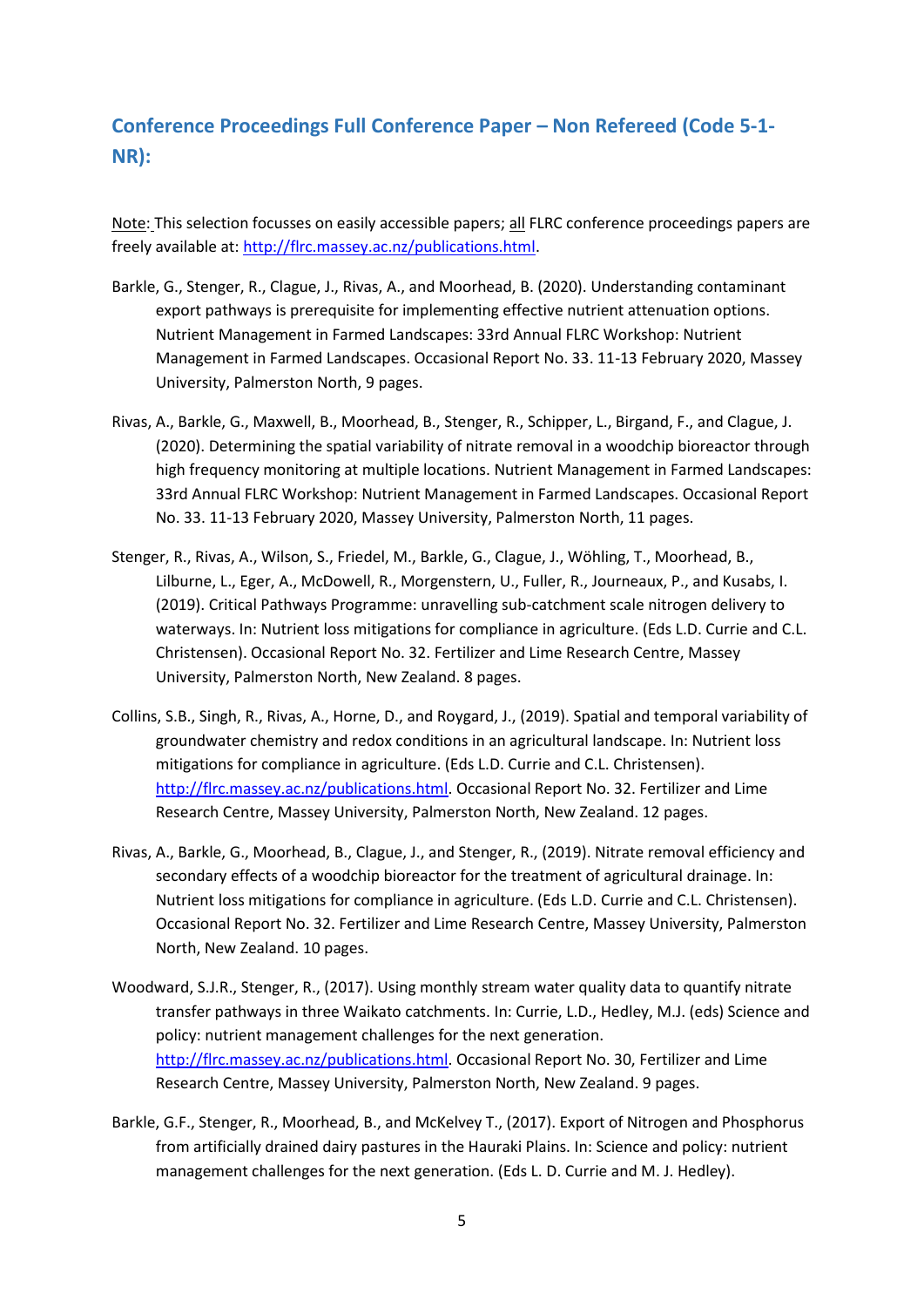[http://flrc.massey.ac.nz/publications.html.](http://flrc.massey.ac.nz/publications.html) Occasional Report No. 30. Fertilizer and Lime Research Centre, Massey University, Palmerston North, New Zealand. 12 pages.

- Singh, R., Elwan, A., Horne, D., Manderson, A., Patterson, M., Roygard, J., (2017). Predicting landbased nitrogen loads and attenuation in the Rangitikei River catchment – the model development. In: Science and policy: nutrient management challenges for the next generation. (Eds L. D. Currie and M. J. Hedley). http://flrc.massey.ac.nz/publications.html. Occasional Report No. 30. Fertilizer and Lime Research Centre, Massey University, Palmerston North, New Zealand. 13 pages.
- Collins, S., Singh, R., Rivas, A., Palmer, A., Horne, D., Roygard, J., and Matthews, A. (2016). Assessment of nitrogen flow pathways and its potential attenuation in shallow groundwaters in the Lower Rangitikei catchment. In: Integrated nutrient and water management for sustainable farming. L. D. Currie and R. Singh, eds. Occasional Report No. 29. Palmerston North, New Zealand: Fertilizer and Lime Research Centre, Massey University. 14 pages.
- Stenger, R. et al., (2016). Transfer Pathways Programme (TPP) New Research To Determine Pathway-Specific Contaminant Transfers From The Land To Water Bodies. In: Integrated nutrient and water management for sustainable farming. (Eds L.D. Currie and R. Singh). [http://flrc.massey.ac.nz/publications.html.](http://flrc.massey.ac.nz/publications.html) Occasional Report No. 29. Fertilizer and Lime Research Centre, Massey University, Palmerston North, New Zealand. 6 pages.
- Canard H. (2015). The role of current and future groundwater research in collaborative management of water quality. In: *Moving farm systems to improved attenuation*. (Eds L.D. Currie and L.L Burkitt). [http://flrc.massey.ac.nz/publications.html.](http://flrc.massey.ac.nz/publications.html) Occasional Report No. 28. Fertilizer and Lime Research Centre, Massey University, Palmerston North, New Zealand. 7 pages.
- Stenger, R., Clague, J., Woodward, S., Morgenstern, U., Clough, T. (2015). Multi-pronged approach to elucidate nitrate attenuation in shallow groundwater. In: *Moving farm systems to improved attenuation*. (Eds L.D. Currie and L.L Burkitt). [http://flrc.massey.ac.nz/publications.html.](http://flrc.massey.ac.nz/publications.html) Occasional Report No. 28. Fertilizer and Lime Research Centre, Massey University, Palmerston North, New Zealand. 7 pages.
- Elwan, A., Singh, R., Horne, D., Roygard, J., Clothier, B. (2015) Nitrogen Attenuation Factor: Can it tell a story about the journey of nutrients in different subsurface environments? In: *Moving farm systems to improved attenuation*. (Eds L.D. Currie and L.L. Burkitt). [http://flrc.massey.ac.nz/publications.html.](http://flrc.massey.ac.nz/publications.html) Occasional Report No. 28. Fertilizer and Lime Research Centre, Massey University, Palmerston North, New Zealand. 12 pages.
- Rivas, A., Singh, R., Horne, D., Roygard, J., Matthews, A., Hedley, M. (2015) An Assessment of the Denitrification Potential in Shallow Groundwaters of the Manawatu River Catchment. In: *Moving farm systems to improved attenuation.* (Eds L.D. Currie and L.L. Burkitt). Occasional Report No. 28. Fertilizer and Lime Research Centre, Massey University, Palmerston North, New Zealand. 15 pages
- Woodward, S.J.R., Stenger, R., Hill, R.B. (2014) Land-to-water transfer of nutrients: What knowledge can be gained by combined analysis of river water quality and flow records?. In: 21st Century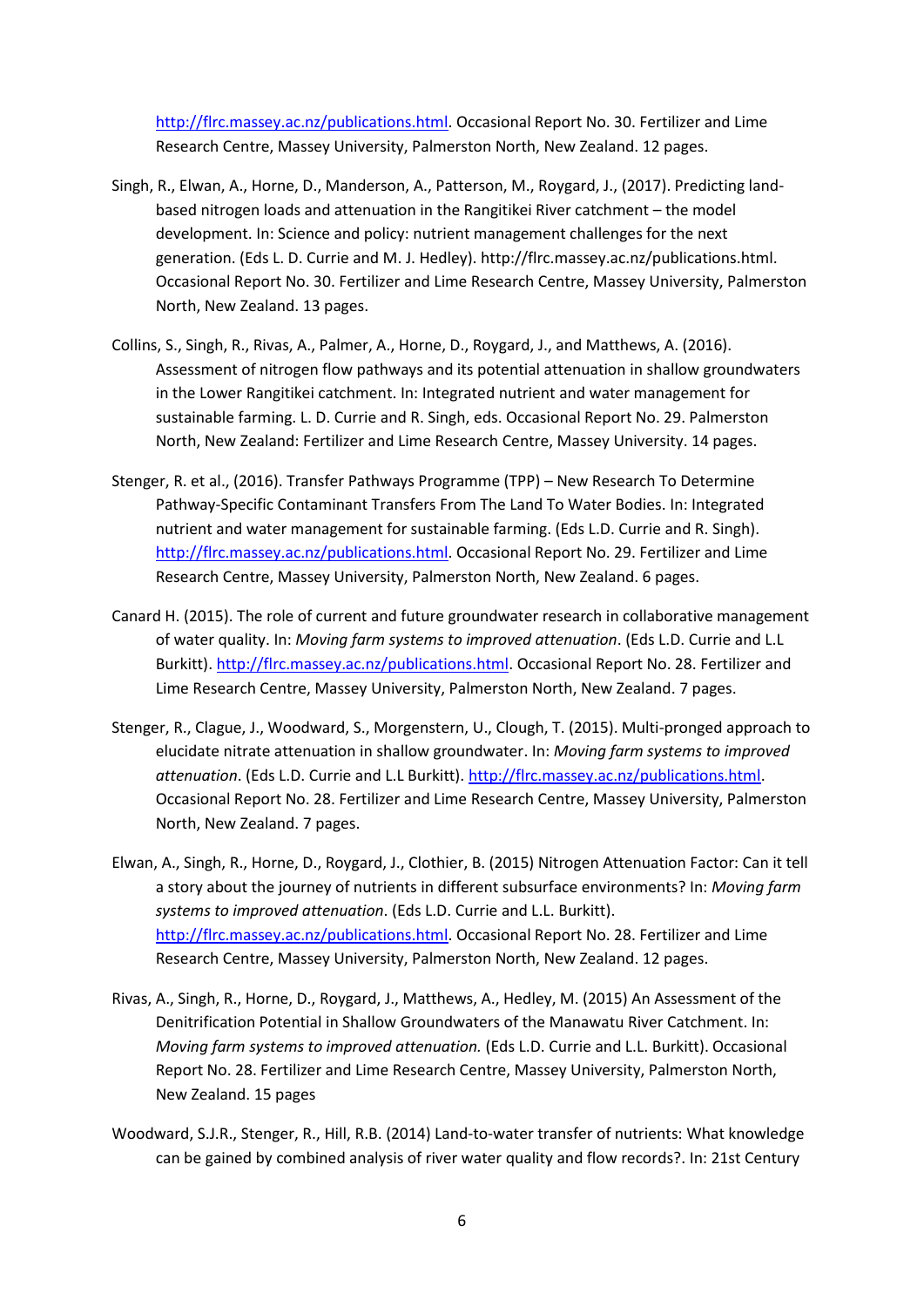Watershed Technology Conference and Workshop, 3-6 November 2014, The University of Waikato, Hamilton, New Zealand.

- Barkle, G .and Stenger, R. (2014). Prerequisites for incorporating groundwater assimilative capacity as a legitimate treatment component of a land based waste treatment system. In: *Managing contaminants at a catchment scale – back to basics*. New Zealand Land Treatment Collective, Proceedings for the 2014 Annual Conference. P. 118-130.
- Stenger R, Clague, J., Woodward, S., Moorhead, B., Wilson, S., Shokri, A., Wöhling, Th and H Canard, (2014). Root zone losses are just the beginning. In: *Nutrient management for the farm, catchment and community*. (Eds L.D. Currie and C L. Christensen). [http://flrc.massey.ac.nz/publications.html.](http://flrc.massey.ac.nz/publications.html) Occasional Report No. 27. Fertilizer and Lime Research Centre, Massey University, Palmerston North, New Zealand. 8 pages
- Stenger, R., Woodward, S., Shokri, A., Hill, R. (2014). N and P concentration-discharge relationships across a range of Waikato catchments. In: *Nutrient management for the farm, catchment and community*. (Eds L.D. Currie and C L. Christensen). [http://flrc.massey.ac.nz/publications.html.](http://flrc.massey.ac.nz/publications.html) Occasional Report No. 27. Fertilizer and Lime Research Centre, Massey University, Palmerston North, New Zealand. 8 pages
- Rivas, A., Singh, R., Horne, D., Roygard, J., Matthews, A., and Hedley, M. (2014). Characterization of denitrification in the subsurface environment of the Manawatu River catchment, New Zealand. In Proceedings of the 21st Century Watershed Technology Conference and Workshop, The University of Waikato, Hamilton, New Zealand. DOI: 10.13031/wtcw.2014-029.
- Rivas, A., Singh, R., Bishop, P., Horne, D., Roygard, J., Hedley, M. (2014) Measuring denitrification in the subsurface environment of Manawatu River catchment. In: *Nutrient management for the farm, catchment and community*. (Eds L.D. Currie and C L. Christensen). [http://flrc.massey.ac.nz/publications.html.](http://flrc.massey.ac.nz/publications.html) Occasional Report No. 27. Fertilizer and Lime Research Centre, Massey University, Palmerston North, New Zealand. 13 pages
- Singh, R., Rivas, A., Espanto, P., Elwan, A., Horne, D.J., Matthews, A., Clothier, B. (2014). Assessment of transport and transformation of nitrogen in the subsurface environment of Manawatu River catchment – work in progress. In: *Nutrient Management for the Farm, Catchment and Community.* (Eds L.D. Currie and C L. Christensen). [http://flrc.massey.ac.nz/publications.html.](http://flrc.massey.ac.nz/publications.html) Fertilizer and Lime Research Centre. Massey University, Palmerston North, New Zealand. 11 pages.
- Barkle, G. F., Stenger, R., Wöhling, Th., Moorhead, B., Wall, A., Clague, J. (2013) Fate of a dairy cow urine pulse in a layered volcanic vadose zone. In *Accurate and efficient use of nutrients on farms* (Eds L. D. Currie and C. L. Christensen). [http://flrc.massey.ac.nz/publications.html.](http://flrc.massey.ac.nz/publications.html) Occasional Report No.26. Fertilizer and Lime Research Centre, Massey University, Palmerston North, New Zealand. 15 pages
- Stenger, R., Clague, J., Woodward, S., Moorhead, B., Wilson, S., Shokri, A., Wöhling, Th., Canard, H. (2013) Denitrification – the key component of a groundwater system's assimilative capacity for nitrate. In *Accurate and efficient use of nutrients on farms* (Eds L. D. Currie and C. L.